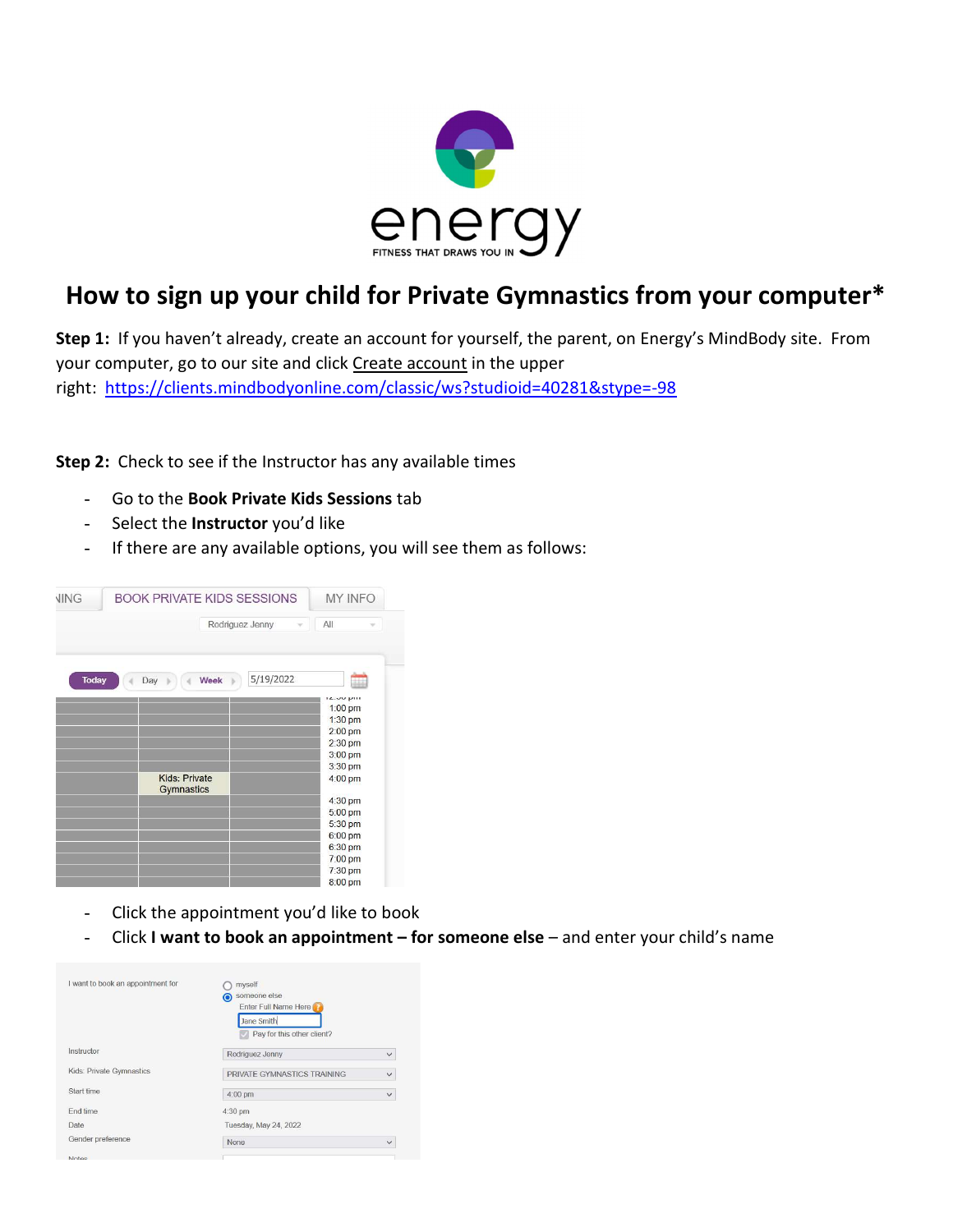- Click Book Appointment
- You will then be prompted for payment if you haven't previously purchased sessions. After applying payment, click Check Out and your child is booked in class.
- Please note: If there's ever an issue with no studio space available, you will be notified and the appointment will not book.

### How to sign up your child for Private Gymnastics from the app\*

Step 1: If you haven't already, create an account for yourself on the MindBody app.

Step 2: Go the Energy Pilates Fitness Yoga and view the Schedule. On the top, switch from Classes to Appointments.



#### Step 3: Select Kids: Private Gymnastics

#### Step 4: Pick your Staff member and click View Availability

Step5: A hint: on the calendar you will see a small dot under a date(s) with options. Select the date and see the available times.